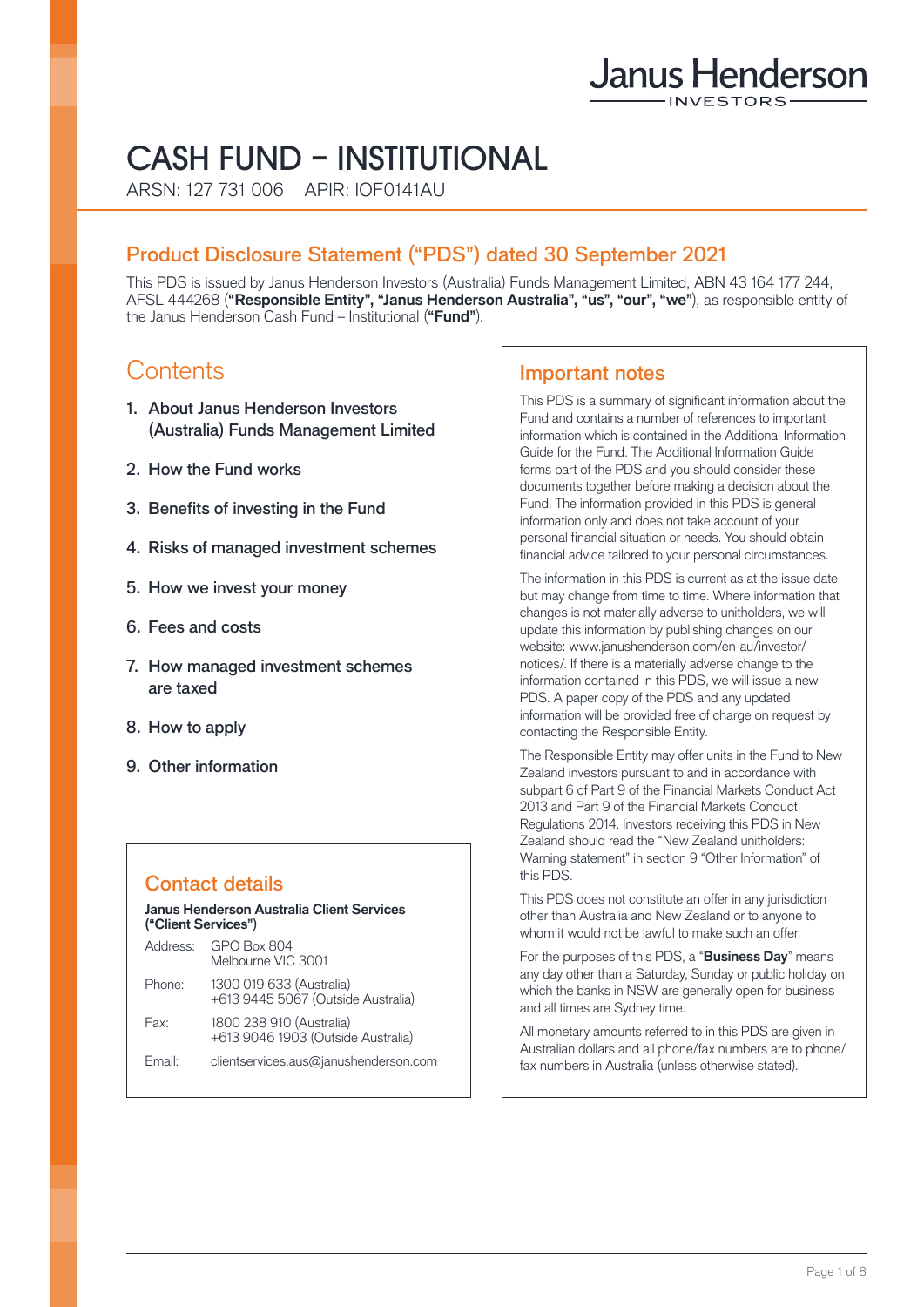# 1. About Janus Henderson Investors (Australia) Funds Management Limited

Janus Henderson Australia, the responsible entity of the Fund, is a subsidiary of the global asset management group Janus Henderson Group plc (**"Janus Henderson"**). Janus Henderson exists to help clients achieve their long-term financial goals. Our active management offers clients the opportunity to outperform passive portfolios over the course of market cycles. With more than 340 investment professionals, we provide access to some of the industry's most talented and innovative thinkers, spanning equities, fixed income, multi-asset, and alternatives, globally. Our investment teams blend insight, originality, and precision with rigorous analysis, structured processes, and robust risk management. We build client partnerships on openness and trust, channelling expertise from across the business and communicating the views of our experts in a timely and relevant way. As at 30 June 2021, Janus Henderson had \$569.6 billion in assets under management, more than 2,000 employees and offices in 25 cities worldwide.

The Responsible Entity is responsible for the operation of the Fund and has the power to delegate certain duties in accordance with the *Corporations Act 2001* (Cth) (**"Corporations Act"**) and the constitution of the Fund (**"Constitution"**). The Responsible Entity has appointed Janus Henderson Investors (Australia) Institutional Funds Management Limited ABN 16 165 119 531, AFSL 444266 (**"Manager"**) to manage the investments of the Fund. The Responsible Entity has also appointed BNP Paribas Securities Services, ARBN 149 440 291 (**"BNP"**) as the custodian (**"Custodian"**) and administrator (**"Administrator"**) for the Fund. Subject to the relevant agreements between the Responsible Entity and BNP, the Responsible Entity, in its discretion, may change the Custodian and Administrator from time to time and appoint additional service providers.

# 2. How the Fund works

The Fund has been established to provide investors with the opportunity to gain exposure to an actively managed cash strategy.

The Fund is a registered managed investment scheme. This means your money is pooled together with monies from other unitholders. This pool is used to buy investments that are managed on behalf of all unitholders in the Fund. When you invest in the Fund, you will be issued units in the Fund rather than directly receiving an interest in the assets of the Fund. Your units will represent the value of your interest in the Fund. The number of units you will receive is dependent on the amount of money you invest and the unit price at the date of your application. You can increase the number of units you hold by reinvesting distributions or making an additional investment, or decrease the number of units you hold by making a withdrawal. Certain rights are attached to units and these rights are exercisable by the person who owns them (referred to as **"you", "direct investor"** or **"unitholders"** throughout this PDS). The Fund is not currently a disclosing entity under the Corporations Act.

#### **Applications into the Fund**

The minimum initial investment amount is \$100,000.

We can vary or waive the minimum investment amount at any time.

Applications will be processed with an effective date being the date Client Services receives both a valid application form ("**Application Form**") for the Fund by mail and your application money in cleared funds. Valid applications for units received by Client Services before 2pm on any Business Day will be processed using the application price next calculated for that Business Day. Valid applications for units received by Client Services after 2pm on any Business Day or on a non-Business Day will be processed using the application price calculated for the next Business Day.

Once you have made your initial investment in the Fund, you can make additional investments by sending a completed Additional Investment Form, by email, fax or mail, to Client Services. The minimum additional investment amount is \$5,000.

The Application Form and Additional Investment Form are available at [www.janushenderson.com/en-au/investor/documents.](http://www.janushenderson.com/en-au/investor/documents)

#### **Withdrawals from the Fund**

The minimum withdrawal amount is \$5,000. If your withdrawal request results in your remaining investment in the Fund falling below \$100,000, we may require you to withdraw your entire balance.

We can vary or waive the minimum withdrawal or holding amount at any time.

You can request the withdrawal of all or part of your investment in the Fund by sending a completed Withdrawal Form, by email, fax or mail, to Client Services.

Withdrawal proceeds will be paid directly into your nominated Australian bank account which must be in your name. If you do not provide us with Australian bank account details, your withdrawal proceeds will be paid by cheque. Payment of withdrawal proceeds cannot be made to a third party.

Valid withdrawal requests received by Client Services before 2pm on any Business Day, except in special circumstances, will be processed using the withdrawal price next calculated for that Business Day. Valid withdrawal requests received by Client Services after 2pm on any Business Day or on a non-Business Day will be processed at the withdrawal price calculated for the next Business Day.

We will generally pay withdrawals to your nominated Australian bank account within six Business Days. However, this timeframe is a guide only and as specified in the Constitution, the Responsible Entity may take up to 30 days to process your withdrawal request while the Fund is liquid. In certain circumstances, such as when there is a freeze on withdrawals, you may not be able to withdraw your units within the usual period upon request.

The Withdrawal Form is available at [www.janushenderson.com/en-au/investor/documents.](http://www.janushenderson.com/en-au/investor/documents)

#### **Switching between funds**

You can switch an amount of your investment in the Fund to another fund listed on the Switch Request Form by sending a completed Switch Request Form, by email, fax or mail, to Client Services. The minimum switch amount is \$5,000 and is subject to the minimum investment amounts required in each of the respective funds. If your switch request results in your remaining investment in the Fund falling below \$100,000, we may require you to withdraw or switch your entire balance.

The Switch Request Form is available at [www.janushenderson.com/en-au/investor/documents.](http://www.janushenderson.com/en-au/investor/documents)

#### **Unit prices**

The unit price is generally calculated each Business Day based on the net asset value ("NAV") of the Fund divided by the number of units on issue in the Fund. Application and withdrawal unit prices are then calculated by applying a buy or sell spread to the NAV unit price. The buy/sell spread is an estimate of the costs of buying and selling the underlying assets of the Fund as a result of applications or redemptions in the Fund. The unit price will change as the market value of assets in the Fund rises or falls. The NAV at the end of each month can be found on the monthly report, which is available on our website at [www.janushenderson.com/en-au/investor/monthly-reports/](http://www.janushenderson.com/en-au/investor/monthly-reports/).

#### **Frequency of distributions**

The Fund generally pays distributions monthly, however there may be periods in which no distributions are made, or we may make interim distributions. We do not guarantee any particular level of distribution. Distributions are generally calculated based on the Fund's net income at the end of the distribution period divided by the number of units on issue. We distribute or allocate all taxable income to unitholders each year, including the net realised capital gains of the Fund. Net realised capital gains are typically distributed or allocated in the final distribution of the financial year.

Distribution payments are generally made within 10 Business Days after the end of the distribution period.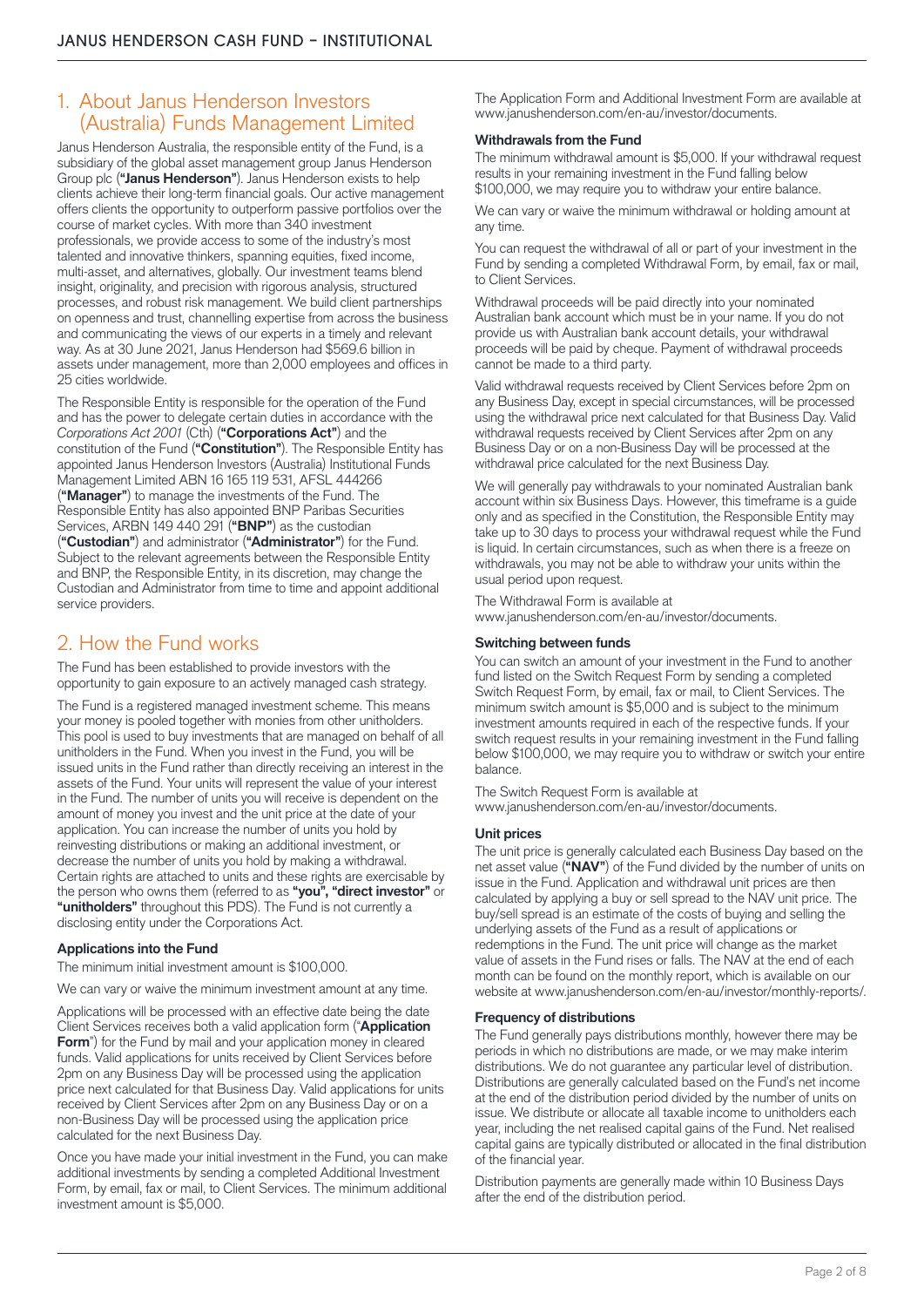Distributions are automatically reinvested unless you instruct us otherwise in the Application Form. If you do not nominate a bank account for payment of distributions, we will treat this as a request to reinvest your distributions. You may change your distribution option by notifying us in writing at least 30 Business Days prior to the end of the relevant distribution period. Distributions will be reinvested using the NAV unit price for the last Business Day of the relevant distribution period, adjusted to exclude the income to be distributed for the distribution period and any buy/sell spread. Where the last day of a distribution period falls on a day that is not a Business Day, the valuations for the NAV unit price for that distribution period will take into account any relevant additional day(s).

**You should also read the important information in the Additional Information Guide about "How the Janus Henderson Funds work" including "How unit prices are calculated" and "Additional information about distributions" before making a decision. Go to section 2 of the Additional Information Guide available at [www.janushenderson.com/en-au/investor/documents](http://www.janushenderson.com/en-au/investor/documents).**

**The material relating to "How the Janus Henderson Funds work" including "How unit prices are calculated" and "Additional information about distributions" may change between the time when you read this PDS and the day when you acquire units.** 

# 3. Benefits of investing in the Fund

#### **Significant features**

The Fund is an actively managed portfolio of high quality interest bearing short term securities that seeks to provide investors with low risk exposure to secure cash investments and returns that closely track the prevailing level of short-term interest rates.

#### **Significant benefits**

Investing in the Fund offers a range of benefits, including:

- **• Exposure to investment opportunities** Access to investment opportunities that individual investors may not be able to achieve on their own.
- **• Professional management** Access to a highly experienced investment management team with a proven track record of managing cash portfolios.
- **Global presence** Access to the investment knowledge and expertise of Janus Henderson's global network of investment professionals.
- **Access your information** You can keep regularly updated on your investment in the Fund and access Fund investment performance information at [www.janushenderson.com/en-au/](http://www.janushenderson.com/en-au/investor/monthly-reports/) [investor/monthly-reports/.](http://www.janushenderson.com/en-au/investor/monthly-reports/) In addition you will receive regular unitholder statements and an annual tax statement and can access these statements through an online portal.
- **• Diversification** The Fund will provide you with the ability to diversify your portfolio through holding a single security.

# 4. Risks of managed investment schemes

All investments carry risk. Different strategies may carry different levels of risk, depending on the assets that make up the strategy. Assets with the highest long-term returns may also carry the highest level of short term risk.

There are significant risks associated with managed investment schemes generally. The level of risk for each person will vary depending on a range of personal factors including your age, investment time frame, where other parts of your wealth are invested and your risk tolerance.

The value of your investment will vary over time. The level of returns will vary and future returns may differ from past returns. Returns are not guaranteed and you may lose some of your money. Laws affecting registered managed investment schemes may change in the future.

None of the Responsible Entity, its associates or its related bodies corporate guarantees that the investment objective will be achieved, that you will earn any return on your investment or that your investment will gain in value or retain its value.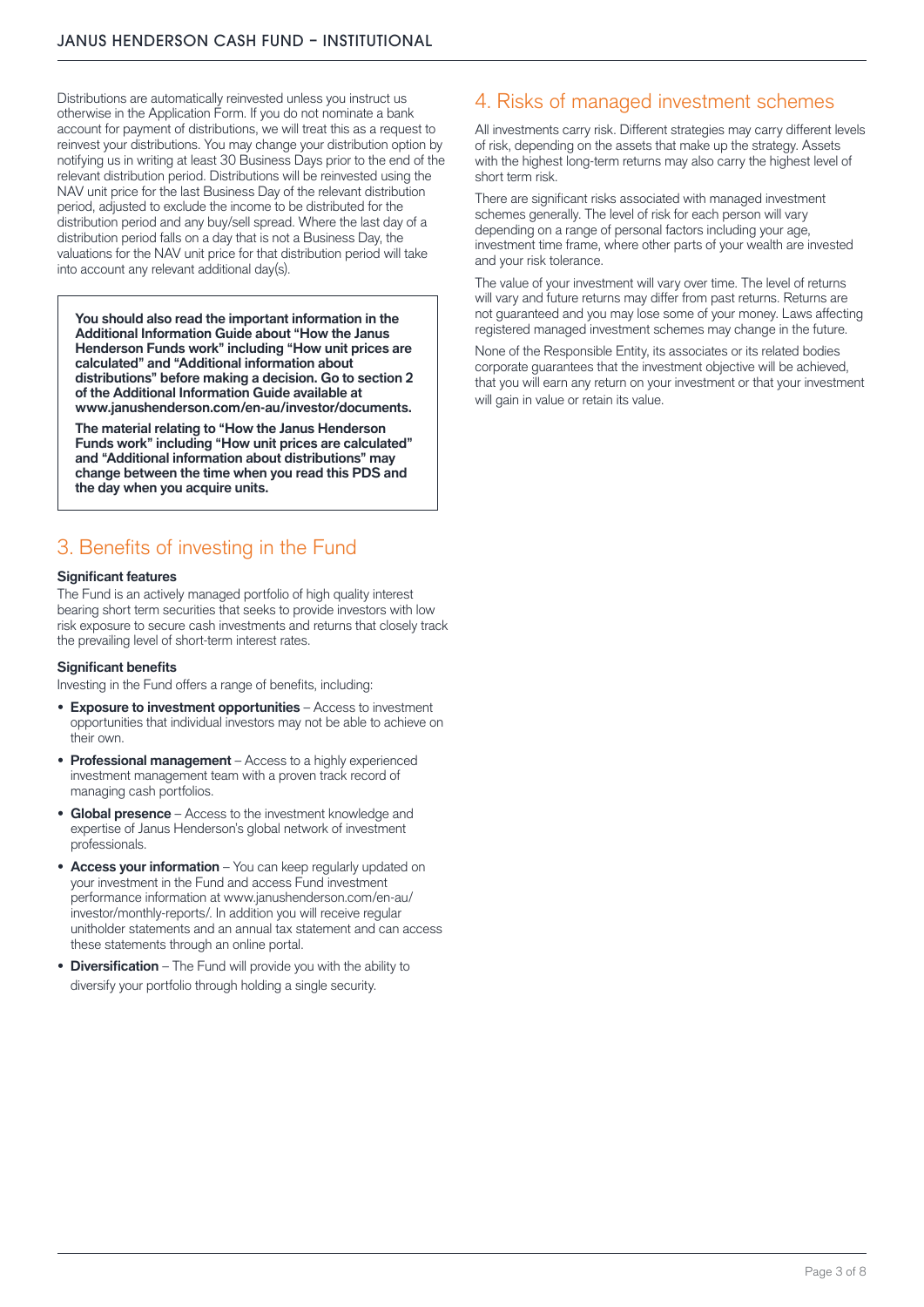The key risks of investing in the Fund are:

| <b>Key risk</b>                  | <b>Description of risk</b>                                                                                                                                                                                                                                                                                                                                                                                                                                                                                                                                                                                                                                                                                                                                                                                                                                  |
|----------------------------------|-------------------------------------------------------------------------------------------------------------------------------------------------------------------------------------------------------------------------------------------------------------------------------------------------------------------------------------------------------------------------------------------------------------------------------------------------------------------------------------------------------------------------------------------------------------------------------------------------------------------------------------------------------------------------------------------------------------------------------------------------------------------------------------------------------------------------------------------------------------|
| <b>Credit risk</b>               | The risk that the issuer of the fixed interest security in which the Fund invests may not meet its obligations in full and/<br>or on time to pay interest and repay capital. For example, the Fund could lose money if the issuer of a fixed interest<br>security is unable or unwilling to make interest or principal payments on a fixed interest security that is held by the<br>Fund.                                                                                                                                                                                                                                                                                                                                                                                                                                                                   |
| Interest rate risk               | The risk that fixed interest securities will decline in value because of changes in interest rates. For example, as interest<br>rates rise, the value of certain securities held by the Fund may decrease in value. This risk increases as the term of<br>the security (duration) increases.                                                                                                                                                                                                                                                                                                                                                                                                                                                                                                                                                                |
| <b>Market risk</b>               | The risk that the market price of an investment may fluctuate as a result of factors such as economic conditions,<br>regulations, sentiment and geopolitical events as well as environment, social and technological changes such as<br>pandemics. These fluctuations will affect the value of the investments in the Fund's investment portfolio which will<br>impact on the unit price of the Fund.                                                                                                                                                                                                                                                                                                                                                                                                                                                       |
| <b>Liquidity risk</b>            | The risk that the Fund may be exposed to securities which may be difficult or impossible to sell, either due to factors<br>specific to that security or to prevailing market conditions. It may not be possible to sell such securities when it is<br>desirable to do so or to realise what the Manager perceives to be their fair value in the event of a sale.                                                                                                                                                                                                                                                                                                                                                                                                                                                                                            |
| <b>Active management</b><br>risk | The risk that the Fund's performance may deviate significantly from the performance of the Benchmark due to the<br>active management of the Manager. The Fund does not invest in a predetermined basket of securities such as an<br>index and so weightings to investments will differ from the Benchmark.                                                                                                                                                                                                                                                                                                                                                                                                                                                                                                                                                  |
| Derivatives risk                 | The risk that the value of a derivative fails to move in line with the underlying asset or as expected, or the risk of<br>potential illiquidity in a derivative and the possibility that the derivative position is difficult or costly to reverse. The Fund<br>may invest in both exchange traded and over the counter derivatives to pursue its investment strategy and for risk<br>management purposes. In relation to over the counter derivatives, exposure to counterparty risk exists as well as the<br>risk that contractual obligations may be non-standard or differ as between counterparties.                                                                                                                                                                                                                                                   |
| <b>Manager risk</b>              | The risk that the Manager will not achieve the Fund's stated investment objective and/or it may underperform the<br>Benchmark or may not deliver returns that compare favourably to other investment managers in the same asset class.<br>Many factors can negatively impact the Manager's ability to generate acceptable returns, including for example, loss<br>of key staff.                                                                                                                                                                                                                                                                                                                                                                                                                                                                             |
| <b>Counterparty risk</b>         | The risk that loss from the failure of another party (a counterparty) to a contract to meet its obligations occurs.<br>Counterparty risk arises primarily from 'over the counter' transactions involving derivatives. Substantial losses can be<br>incurred by the Fund if a counterparty is unable or unwilling to meet its contractual obligations. The Fund is also, to a<br>certain extent, reliant on external service providers, such as the Custodian and Administrator to provide services in<br>connection with the operation of the Fund. There is a risk that these service providers may default on the performance<br>of their obligations or seek to terminate these arrangements resulting in the Fund having to seek an alternative service<br>provider meaning that investment activities and other functions of the Fund may be affected. |
| <b>Security specific</b><br>risk | The risk that investments by the Fund in a security will be subject to many of the risks to which that particular security<br>is itself exposed. These risks may impact the value of the security. These risks include factors such as changes in<br>management, actions of competitors and regulators, changes in technology and market trends. These factors may<br>cause a security to perform adversely and where the Fund has exposure to that security may reduce the unit price of<br>the Fund.                                                                                                                                                                                                                                                                                                                                                      |
| <b>Fund risk</b>                 | The risk that changes to the Fund, such as termination of the Fund, changes to fees, or changes in government<br>policies (including taxation), regulations and laws that may affect the Fund, can have an impact on your potential<br>investment return.                                                                                                                                                                                                                                                                                                                                                                                                                                                                                                                                                                                                   |

**You should also read the important information in the Additional Information Guide about "Risks of managed investment schemes" before making a decision. Go to section 3 of the Additional Information Guide available at [www.janushenderson.com/en-au/investor/documents](http://www.janushenderson.com/en-au/investor/documents).**

**The material relating to "Risks of managed investment schemes" may change between the time when you read this PDS and the day when you acquire units.**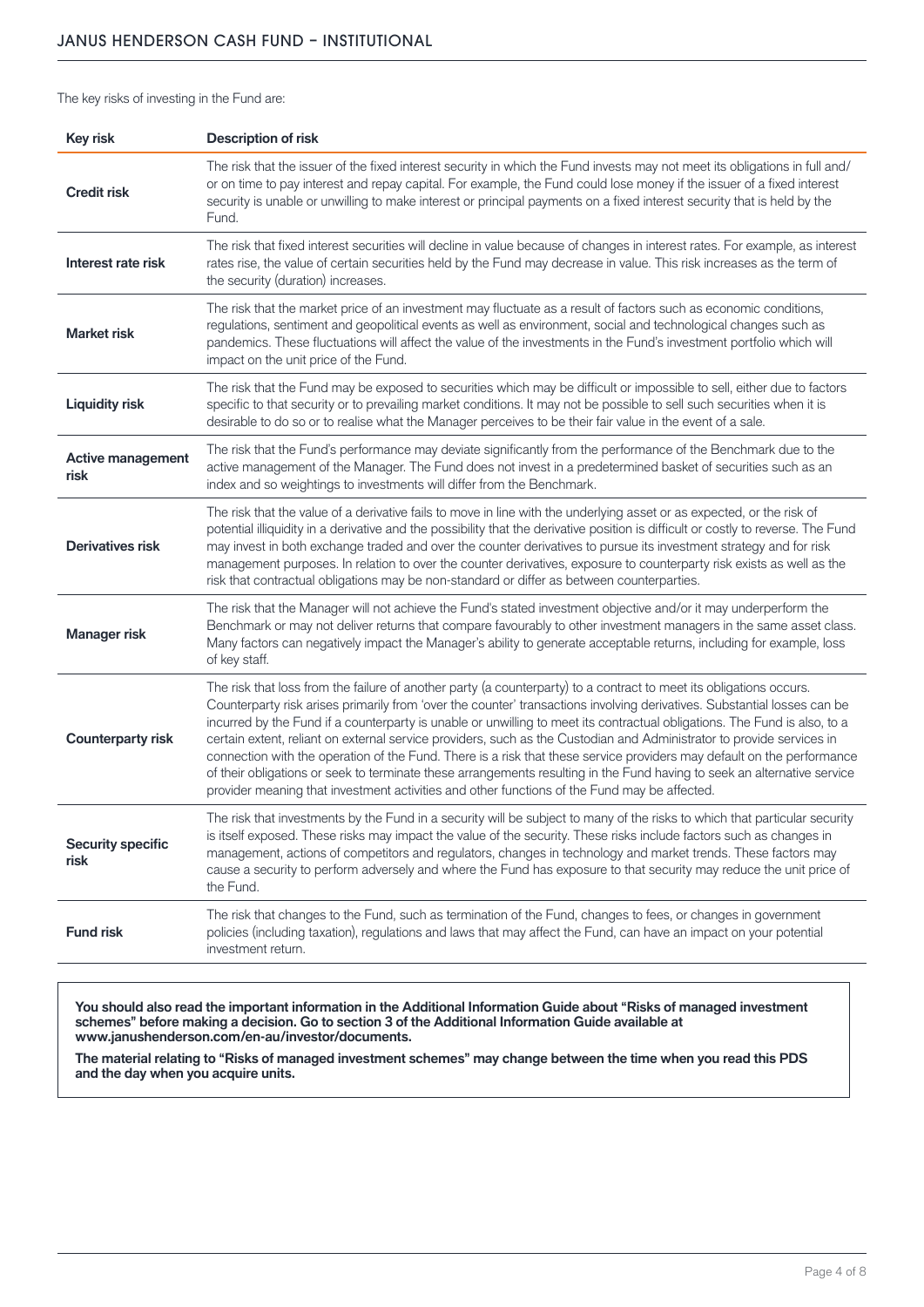## 5. How we invest your money

**WARNING:** When considering an investment in the Fund you should consider the Fund's likely investment return, risk level, your personal circumstances and your investment timeframe. We recommend you consult a financial adviser for assistance in determining whether the Fund is appropriate for you.

#### **Investment return objective**

The Fund seeks to achieve a total return after fees that exceeds the total return of the Benchmark over rolling annual periods.

#### **Asset allocation**

| Asset class*                                                                                               | Indicative asset allocation<br>range (as % of NAV) |
|------------------------------------------------------------------------------------------------------------|----------------------------------------------------|
| Cash and short term money market<br>securities including bank deposits,<br>bank bills and commercial paper | 100                                                |

\*These are the asset allocation ranges for the Fund. If market movements, investments into or withdrawals from the Fund, or changes in the nature of an investment, cause the Fund to move outside these ranges, or a limit set out in this PDS, this will be addressed by us as soon as reasonably practicable.

Investments may be made directly or indirectly through investments in other managed investment schemes. The Fund may utilise derivatives solely for risk management and cannot be used to gear the Fund.

#### **Benchmark**

Bloomberg AusBond Bank Bill Index.

#### **Investment policy/approach**

The Manager seeks to add value using a combination of interest rate and yield enhancement strategies. The Fund's investment approach is to invest predominantly in high quality short term securities.

#### **Risk Level**

Very low risk – the Fund is considered a very low investment risk. The key risks associated with this investment are set out in section 4.

Minimum suggested investment timeframe – The Fund is intended to be suitable for investors who are comfortable to invest for at least one year. Please note this is a guide only and not a recommendation.

#### **Labour standards and environmental, social and ethical considerations**

Janus Henderson is a signatory of the United Nations Principles for Responsible Investment, a set of principles designed to highlight the financial relevance of environmental, social and corporate governance issues.

The Responsible Entity has delegated investment decisions for the purposes of selecting, retaining or realising investments for the Fund to the Manager pursuant to the investment management agreement. Therefore the Responsible Entity does not itself take into account labour standards, environmental, social or ethical considerations for the purpose of selecting, retaining or realising investments for the Fund.

The Manager takes labour standards, environmental, social and ethical considerations into account when selecting, retaining or realising investments.

The Manager believes that a holistic view of investments including consideration of factors such as environmental, social and governance ("**ESG**") will promote a well-rounded approach to investing with better return outcomes for clients.

Specifically, the Manager seeks to avoid investment in issuers directly involved in the following activities:

- tobacco manufacturing;
- manufacture of controversial weapons (such as cluster munitions, landmines, biological or chemical weapons, depleted uranium weapons, blinding laser weapons, incendiary weapons, and/or non-detectable fragments); and
- production or distribution of pornography.

The Manager will engage a third party provider to assist it to determine

the individual issuers it should exclude. The Manager also engages with company management and debt origination desks at banks to discuss and promote the growth of the positive impact investing landscape.

Other than described above, the Manager has no predetermined view on the specific labour standards and environmental, social and ethical considerations which it will apply or a fixed methodology or weightings for taking these standards and considerations into account when selecting, retaining and realising investments of the Fund, but rather examines a range of labour standards and environmental, social and ethical considerations and uses a range of tools, methodologies and services to assist with decision making.

Janus Henderson has a dedicated Governance and Responsible Investment ("**GRI**") unit, who work closely with the Manager and support the team. The GRI unit operates a range of ESG screens and tools with the aim of identifying material ESG issues that the Manager may consider as part of the valuation process. In addition, the Manager has resources within the team that are focused on integrating ESG into the investment process.

The Manager reviews the Fund's investments, on a case by case basis, in light of any labour standards and environmental, social and ethical issues researched and raised, and may take steps to realise, reduce or cease making further investments in organisations or securities which are negatively affected by labour standards and environmental, social and ethical considerations.

**You should also read the important information in the Additional Information Guide about "Changes to the Funds" before making a decision. Go to section 2 of the Additional Information Guide available at [www.janushenderson.com/en-au/investor/documents](http://www.janushenderson.com/en-au/investor/documents).**

**The material relating to "Changes to the Funds" may change between the time when you read this PDS and the day when you acquire units.**

# 6. Fees and costs

#### **DID YOU KNOW?**

**Small differences in both investment performance and fees and costs can have a substantial impact on your long term returns.**

**For example, total annual fees and costs of 2% of your account balance rather than 1% could reduce your final return by up to 20% over a 30 year period (for example, reduce it from \$100 000 to \$80 000).**

**You should consider whether features such as superior investment performance or the provision of better member services justify higher fees and costs.**

**You may be able to negotiate to pay lower contribution fees and management costs where applicable. Ask the Fund or your financial adviser.**

**TO FIND OUT MORE**

**If you would like to find out more, or see the impact of the fees based on your own circumstances, the Australian Securities and Investments Commission (ASIC) website [\(www.moneysmart.gov.au\)](http://www.moneysmart.gov.au) has a managed funds fee calculator to help you check out different fee options.**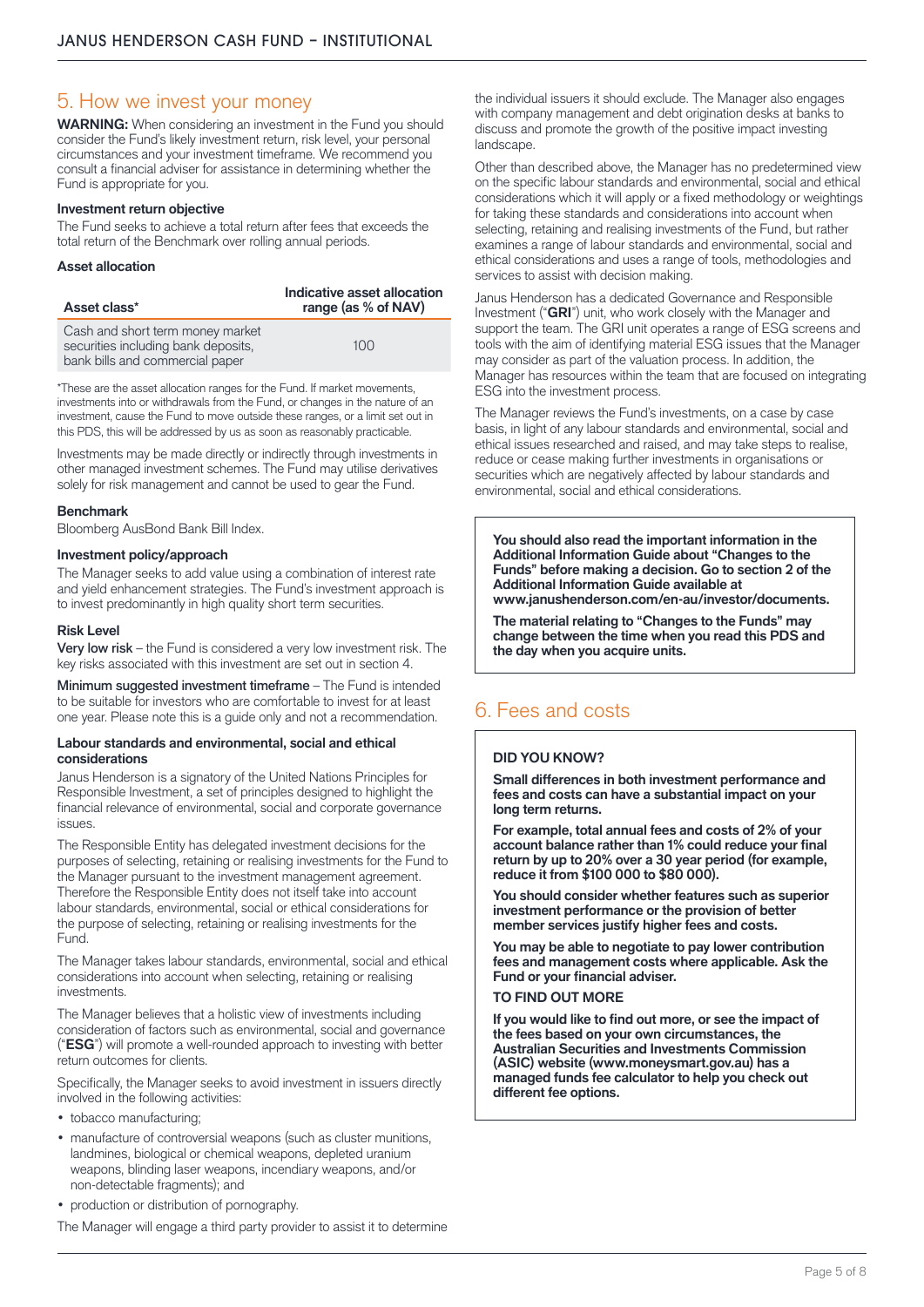**WARNING**: Additional fees may be paid to a financial adviser if you have consulted a financial adviser. You should refer to the Statement of Advice provided by your financial adviser in which details of the fees are set out. If you are investing in the Fund via an IDPS operator, you will need to consider the fees and other costs of the IDPS when calculating the total cost of your investment.

The information in the table below shows the fees and other costs that you may be charged and can be used to compare costs between different simple managed investment schemes.

These fees and costs can be paid directly from your investment, deducted from your investment returns or from the assets of the Fund as a whole. You should read all the information about fees and costs because it is important to understand their impact on your investment.

For information on tax see section 7 of this PDS and section 7 of the Additional Information Guide. You can use the ASIC managed funds fee calculator to calculate the effect of fees and costs on your account balances.

| Type of fee or cost                                | Amount                                                                                               |  |  |  |  |
|----------------------------------------------------|------------------------------------------------------------------------------------------------------|--|--|--|--|
| Fees when your money moves in or out of the Fund   |                                                                                                      |  |  |  |  |
| Establishment fee                                  | Not applicable                                                                                       |  |  |  |  |
| Contribution fee                                   | Nil                                                                                                  |  |  |  |  |
| Withdrawal fee                                     | Nil                                                                                                  |  |  |  |  |
| Exit fee                                           | Not applicable                                                                                       |  |  |  |  |
| Management costs <sup>1,3,4</sup>                  |                                                                                                      |  |  |  |  |
|                                                    | The management costs of the Fund<br>are 0.10% p.a. of the asset value of<br>the Fund and consist of: |  |  |  |  |
| The fees and costs for<br>managing your investment | • a management fee <sup>2</sup> : 0.10% p.a. of<br>the asset value of the Fund; and                  |  |  |  |  |
|                                                    | • indirect costs: 0.00% p.a. of the<br>asset value of the Fund.                                      |  |  |  |  |

- <sup>1</sup> All estimates of fees in this section are based on information available as at the date of this PDS and reflect the Responsible Entity's reasonable estimates of the typical ongoing amounts for the current financial year. All other costs reflect the actual amount incurred by the Fund for the previous financial year and includes the Responsible Entity's reasonable estimates where information was not available as at the date of this PDS or the Responsible Entity was unable to determine the exact amount.
- <sup>2</sup> For wholesale investors the Responsible Entity may, in its discretion and in accordance with relevant ASIC policy and the Corporations Act, negotiate and agree a rebate or waiver of part of the management fee to a person who acquires an interest in the Fund in response to an offer made to them as a wholesale client within the meaning of section 761G of the Corporations Act. Please refer to 'Differential fees' in the Additional Information Guide for further information.
- <sup>3</sup> An allowance for transactional and operational costs may apply to investments into, and withdrawals from, the Fund. Please see 'Transactional and operational costs' below for further information. Unless otherwise stated, all fees and costs quoted in this PDS are quoted on an Australian GST inclusive basis and net of any applicable reduced input tax credits (**"RITCs"**).
- <sup>4</sup> As the management fee is calculated on a gross asset value basis, the other components of the management costs have been converted to and also disclosed on a gross asset value basis (as opposed to net asset value basis).

#### **Example of annual fees and costs for the Fund**

This table gives an example of how the fees and costs in the Fund can affect your investment over a one year period. You should use this table to compare the Fund with other managed investment products.

| <b>Example</b>                                                   |                                                       | Balance of \$50,000 with<br>a contribution of \$5,000<br>during the year <sup>1</sup>                                                                                                                                                                                                                     |
|------------------------------------------------------------------|-------------------------------------------------------|-----------------------------------------------------------------------------------------------------------------------------------------------------------------------------------------------------------------------------------------------------------------------------------------------------------|
| <b>Contribution fees</b>                                         | Nil                                                   | For every additional<br>\$5,000 you put in,<br>you will be charged \$0.                                                                                                                                                                                                                                   |
| <b>PLUS</b><br>Management costs <sup>3,5</sup><br>comprising of: | $0.10\%$ p.a.<br>of the asset<br>value of the<br>Fund | <b>And, for every \$50,000</b><br>you have in the Fund, you<br>will be charged \$50 each<br>year.                                                                                                                                                                                                         |
| • management fee:<br>· indirect costs:                           | 0.10%<br>0.00%                                        |                                                                                                                                                                                                                                                                                                           |
| <b>EQUALS</b><br>Cost of Fund                                    |                                                       | If you had an investment of<br>\$50,000 at the beginning<br>of the year and you put in<br>an additional \$5,000<br>during that year <sup>1</sup> , you would<br>be charged fees of $$50^2$ $4$ .<br>What it costs you will<br>depend on the investment<br>option you chose and the<br>fees you negotiate. |

- <sup>1</sup> This example assumes the \$5,000 contribution occurs on the last Business Day of that year that the value of the investment is otherwise consistent and therefore the management costs are calculated using the \$50,000 balance only.
- <sup>2</sup> In practice, the actual investment balance of the Fund will vary daily and the actual fees and costs charged which are based on the asset value of the Fund will therefore also vary daily.
- <sup>3</sup> Please refer to footnote 1 set out in the 'Fees and costs' table above.
- ⁴ Additional fees may apply. Please see the 'Additional explanation of fees and costs' below for further information.
- <sup>5</sup> As the management fee is calculated on a gross asset value basis, the other components of the management costs have been converted to and also disclosed on a gross asset value basis (as opposed to net asset value basis).

# Additional explanation of fees and costs

#### **Management costs of the Fund**

Management costs comprise of the fees and costs that a unitholder incurs by investing in the Fund rather than investing directly in the underlying assets. Management costs are payable from the Fund's assets and are not paid directly from your investment. As at the date of this PDS, management costs of the Fund comprise of a management fee and indirect costs.

#### **Management fee**

The management fee of 0.10% p.a. of the asset value of the Fund is payable to the Responsible Entity for managing the assets of the Fund and overseeing the operations of the Fund ("**Management Fee**"). The Management Fee is calculated and accrued daily and is paid from the assets of the Fund monthly in arrears on the last calendar day of each month. If we increase the Management Fee, we will provide you with 30 days' written notice in advance.

#### **Expenses**

The Constitution allows the Responsible Entity to be reimbursed for expenses incurred in the proper performance of the Fund's day to day operations. As at the date of this PDS, the Responsible Entity pays these ordinary operating expenses (such as investment management fees, custody charges, administration and accounting costs, registry fees, audit and tax fees and unitholder reporting expenses) out of the Management Fee, at no additional charge to you. However, if the Responsible Entity incurs extraordinary expenses such as expenses incurred in holding a unitholder meeting, then the Responsible Entity may deduct these extraordinary expenses from the Fund's assets. We do not believe that we can reliably estimate extraordinary expenses but expect that the circumstances which cause such costs to be incurred will not regularly occur.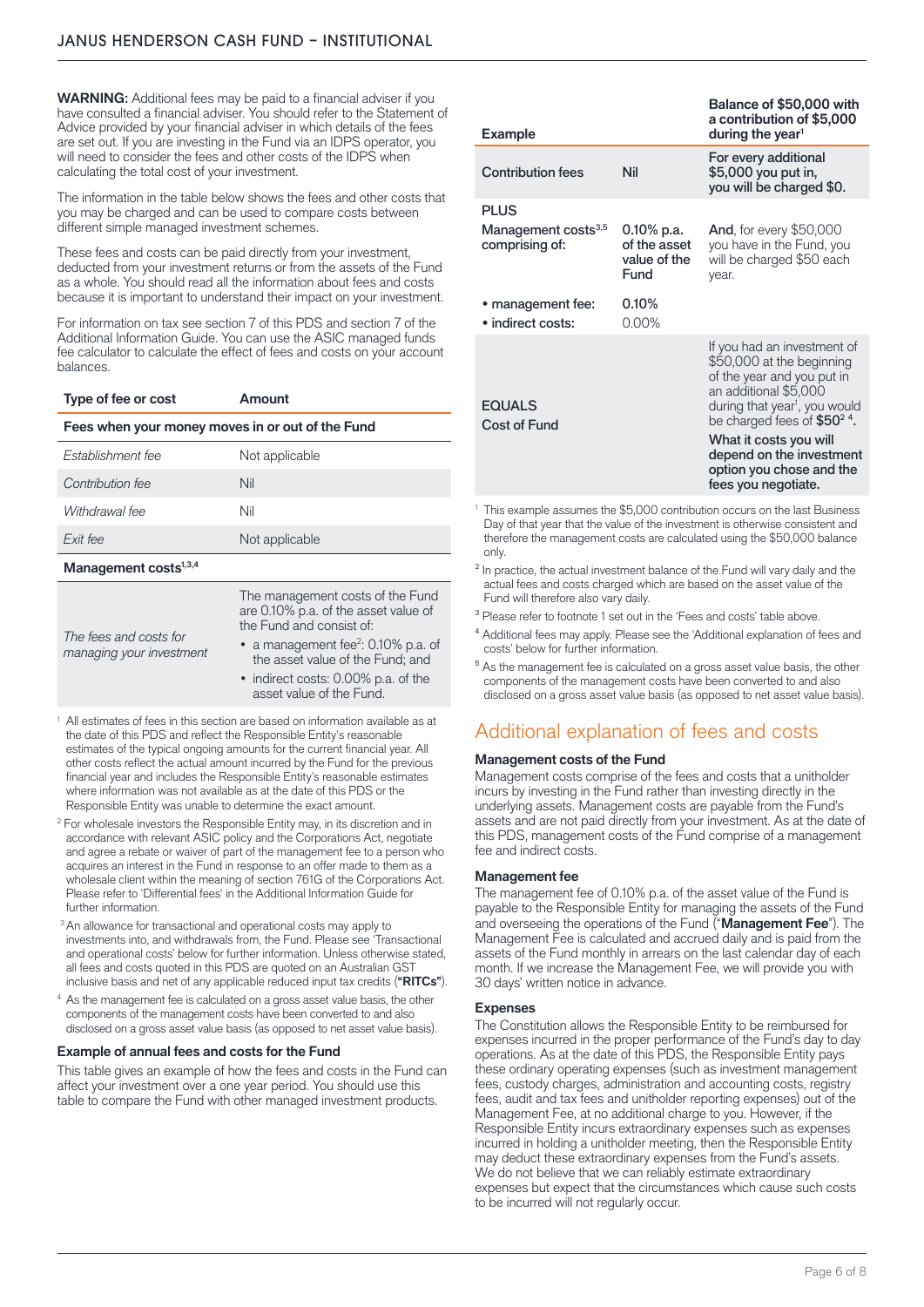#### **Indirect costs**

Indirect costs are any amount, not already disclosed as a fee or cost that the Responsible Entity knows, or may reasonably estimate, has or will reduce, directly or indirectly, the performance return of the Fund or the amount or value of the income of, or property attributable to, the Fund or an underlying fund in which the Fund invests. This may include expenses which are not covered by the Management Fee, fees and costs incurred in respect of investments by the Fund in other underlying managed funds and costs involved in trading certain derivative products which may form part of the Fund's investment strategy.

#### **Management fee and indirect costs of investments in other managed funds**

The Fund does not pay a management fee in respect of investments in other managed funds. However, where there are expenses incurred by that other managed fund and these are deducted from the assets of that fund, the Fund will bear its pro-rata share of those expenses and these amounts would be treated as indirect costs of the Fund.

#### **Can the fees change?**

The fees and costs described in this PDS can change and the Constitution permits higher fees to be charged as well as other fees which are not currently levied. Reasons for changing fees include changes in economic conditions and regulation. We will give you 30 days' written notice in advance of any proposed increase in fees. We cannot charge more than the Constitution allows. If we wish to raise fees above the amount allowed for in the Constitution, we would need the approval of unitholders. We also reserve the right to waive or reduce any of the fees and costs described in this PDS without prior notice. Actual management costs may vary in future years. Actual management costs will be available on our website following the finalisation of the Fund's audited financial statements each year.

#### **Transactional and operational costs**

Transactional and operational costs are the costs associated with the buying and selling of the Fund's assets and include costs such as brokerage, clearing costs, stamp duty and bid-offer spreads being applied when assets are bought and sold. These costs are not included in the 'management costs' and are an additional cost to you. The transactional and operational costs are recovered from the assets of the Fund as and when incurred, reflected in the Fund's unit price and are not fees paid to the Responsible Entity.

The total transactional and operational costs are expressed as a percentage of the asset value of the Fund. The total transactional and operational costs for the previous financial year were 0.00% p.a. of the asset value of the Fund including the Responsible Entity's reasonable estimates where information was unavailable at the date of this PDS or the Responsible Entity was unable to determine the exact amount. We estimate that 0.00% was recouped via the buy/sell spread when applications or redemptions took place and therefore the net transactional and operational costs for the previous financial year were 0.00% p.a. of the asset value of the Fund, including the Responsible Entity's reasonable estimates where information was unavailable at the date of this PDS or the Responsible Entity was unable to determine the exact amount.

The dollar value of these costs based on an average account balance of \$50,000 is \$0 over 12 months. However, such costs for future years may differ.

#### **Buy/sell spread**

A buy spread may be charged to you when entering the Fund (buying units) and a sell spread may be charged to you when exiting the Fund (selling units). The buy/sell spread is not a fee paid to the Responsible Entity but rather, it is paid to the Fund to cover transactional costs incurred when applications and redemptions are made. The purpose of the buy/sell spread is to ensure that only those investors transacting in the Fund's units at a particular time bear the Fund's cost of buying and selling the Fund's assets as a consequence of their transaction.

As at the date of this PDS, the Fund does not charge a buy spread or a sell spread. The buy/sell spread may change if transactional and operational costs change and we will not ordinarily provide prior notice. The current buy/sell spread applicable to this Fund can be found on our website at

[www.janushenderson.com/en-au/investor/buy-sell-spreads.](http://www.janushenderson.com/en-au/investor/buy-sell-spreads)

**You should also read the important information in the Additional Information Guide about "Fees and costs" before making a decision. Go to section 6 of the Additional Information Guide available at [www.](http://www.janushenderson.com/australia/en-au/investor/documents) [janushenderson.com/australia/en-au/investor/](http://www.janushenderson.com/australia/en-au/investor/documents) [documents](http://www.janushenderson.com/australia/en-au/investor/documents).**

**The material relating to "Fees and costs" may change between the time when you read this PDS and the day when you acquire units.**

## 7. How managed investment schemes are taxed

WARNING: Investing in a registered managed investment scheme is likely to have tax consequences and you are strongly advised to seek professional tax advice.

The Fund generally attributes all of its taxable income (if any) each year so that the Fund itself is not subject to tax. As a unitholder you will be assessed for tax on your share of the taxable income generated by the Fund, including any capital gains. The Fund should not pay tax on behalf of Australian investors. Distributions to non-Australian investors may be subject to withholding tax. We strongly advise that you obtain your own professional tax advice regarding your position, as tax laws are complex and subject to change, and investors' individual circumstances vary.

On your Application Form you may provide us with your Tax File Number ("TFN"), TFN exemption or an Australian Business Number (**"ABN"**), or if you are a non-Australian investor you may indicate your country of residence for tax purposes. It is not compulsory for you to quote a TFN, TFN exemption or ABN, however, if you do not then we may be required to deduct tax from any income distribution payable to you at the maximum personal tax rate plus Medicare levy and any other applicable Government charges. We are permitted to collect TFNs under relevant tax law.

**You should also read the important information in the Additional Information Guide about "Taxation considerations" before making a decision. Go to section 7 of the Additional Information Guide available at [www.janushenderson.com/en-au/investor/documents](http://www.janushenderson.com/en-au/investor/documents).**

**The material relating to "Taxation considerations" may change between the time when you read this PDS and the day when you acquire units.**

# 8. How to apply

If you are a direct investor, to make your initial investment:

- 1. read this PDS and the Additional Information Guide;
- 2. complete and sign the Application Form;
- 3. transfer the application funds using one of the methods outlined in section 8 "How to apply" of the Additional Information Guide; and
- 4. all documentation (including all required customer identity verification as outlined in the relevant Application Form) should be posted (not faxed) to Client Services as original documentation is required. Only additional applications can be emailed or faxed.

The PDS, Additional Information Guide and Application Form are available at [www.janushenderson.com/en-au/investor/documents.](http://www.janushenderson.com/en-au/investor/documents)

If you are an indirect investor investing via an IDPS you must complete documentation which your IDPS operator requires.

Under the Constitution we can accept or reject investments into the Fund at any time and are not required to give any reason or grounds for such a refusal. To address money laundering and terrorism financing risks, verification of each unitholder's identity, and where